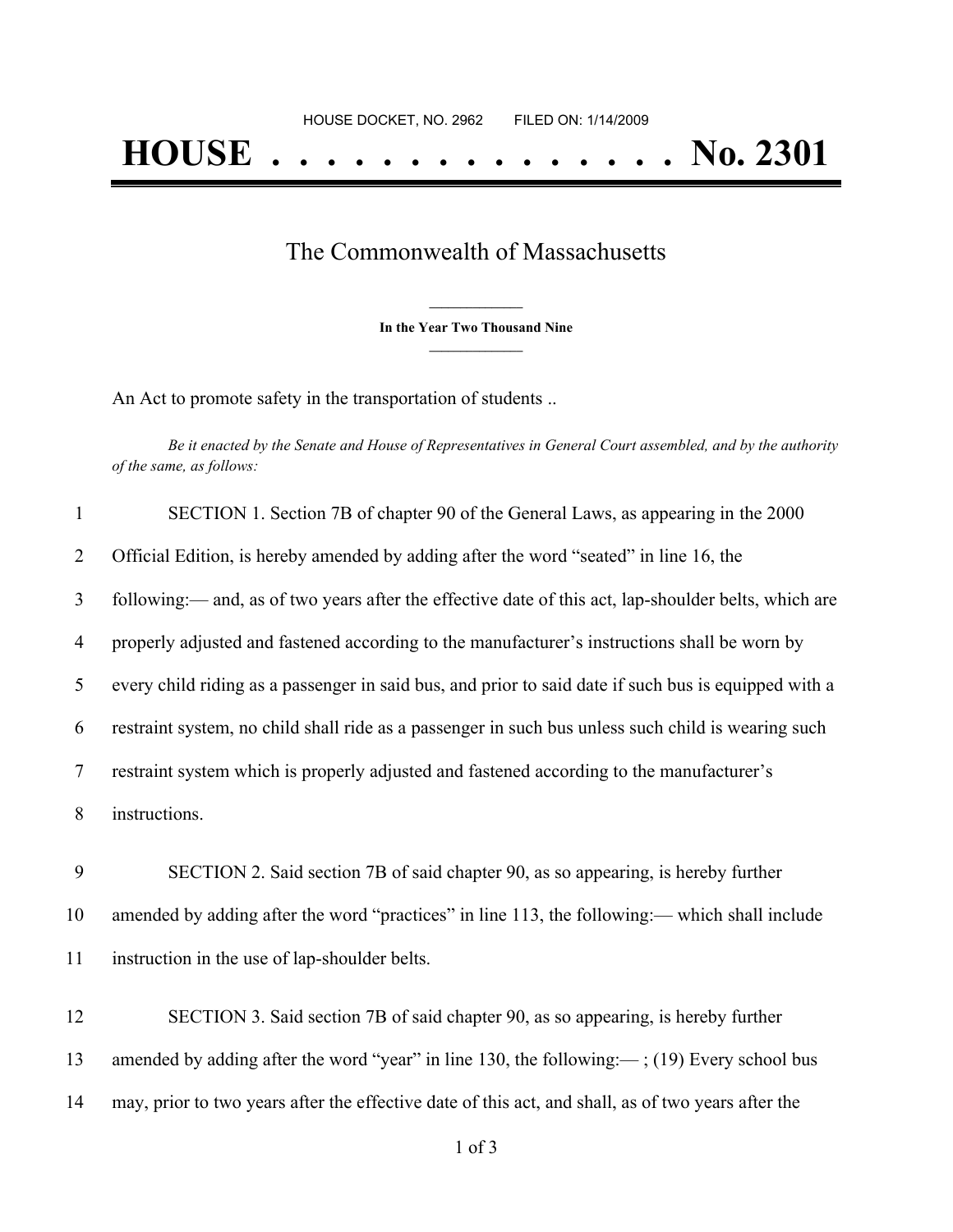effective date of this act, be equipped with a lap-shoulder belt system for each permanent seating accommodation approved by the National Highway Transportation Safety Administration and installed in compliance with United States motor vehicle D.O.T. safety standards, which shall be fastened about each passenger at all times during vehicle operation.

 SECTION 4. Section 7L of said chapter 90, as so appearing, is hereby amended by adding after the word "seated" in line 5, the following:— and, as of two years after the effective date of this act, a lap-shoulder belt system with which is properly adjusted and fastened according to the manufacturer's instructions shall be worn by every child riding as a passenger in said bus, and prior to said date if such bus is equipped with a safety restraint system, no child shall ride as a passenger in such bus unless such child is wearing a three point lap and shoulder restraint system which is properly adjusted and fastened according to the manufacturer's instructions.

 SECTION 5. Section 7AA of said chapter 90, as so appearing, is hereby amended by adding, in line 11 after the word "bus" the words:— , prior to two years after the effective date of this act, unless such school bus is equipped with a lap-shoulder belt system.

 SECTION 6. Section 4 of chapter 175E, of the General Laws, as appearing in the 2000 Official Edition, is hereby amended by adding the following section at the end thereof:—(f) For motor vehicle insurance rates for school buses, the commissioner shall develop and promulgate a schedule of appropriate reductions in premium charges to account for the decreased risk of injury associated with the installation of a lap-shoulder belt system approved by the National Highway Transportation Safety Administration in any such bus so equipped. The schedule shall be promulgated prior to two years after the effective date of this act, provided that an owner of any

of 3